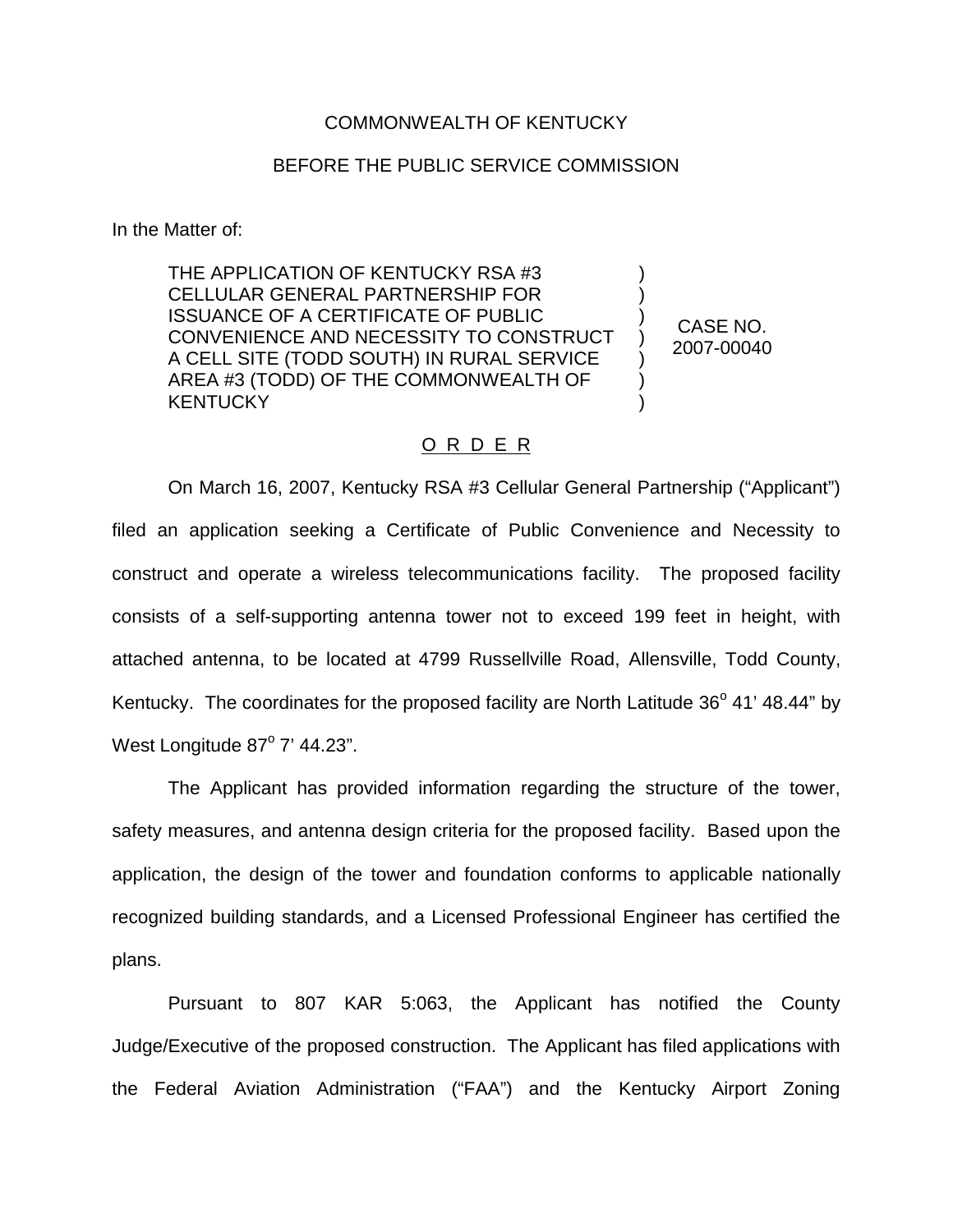Commission ("KAZC") seeking approval for the construction and operation of the proposed facility. Both decisions are pending.

The Applicant has filed evidence of the appropriate notices provided pursuant to 807 KAR 5:063. The notices solicited any comments and informed the recipients of their right to request intervention. The Commission has received 3 letters in support of the proposed construction. To date, no additional public comments have been filed with the Commission.

The Commission, having considered the evidence of record and being otherwise sufficiently advised, finds that the Applicant has demonstrated that a facility is necessary to provide adequate utility service and that, therefore, a Certificate of Public Convenience and Necessity to construct the proposed facility should be granted.

Pursuant to KRS 278.280, the Commission is required to determine proper practices to be observed when it finds, upon complaint or on its own motion, that the facilities of any utility subject to its jurisdiction are unreasonable, unsafe, improper, or insufficient. To assist the Commission in its efforts to comply with this mandate, the Applicant should notify the Commission if it does not use this antenna tower to provide service in the manner set out in its application and this Order. Upon receipt of such notice, the Commission may, on its own motion, institute proceedings to consider the proper practices, including removal of the unused antenna tower, which should be observed by the Applicant.

## IT IS THEREFORE ORDERED that:

1. The Applicant is granted a Certificate of Public Convenience and Necessity to construct a wireless telecommunications facility. The proposed facility